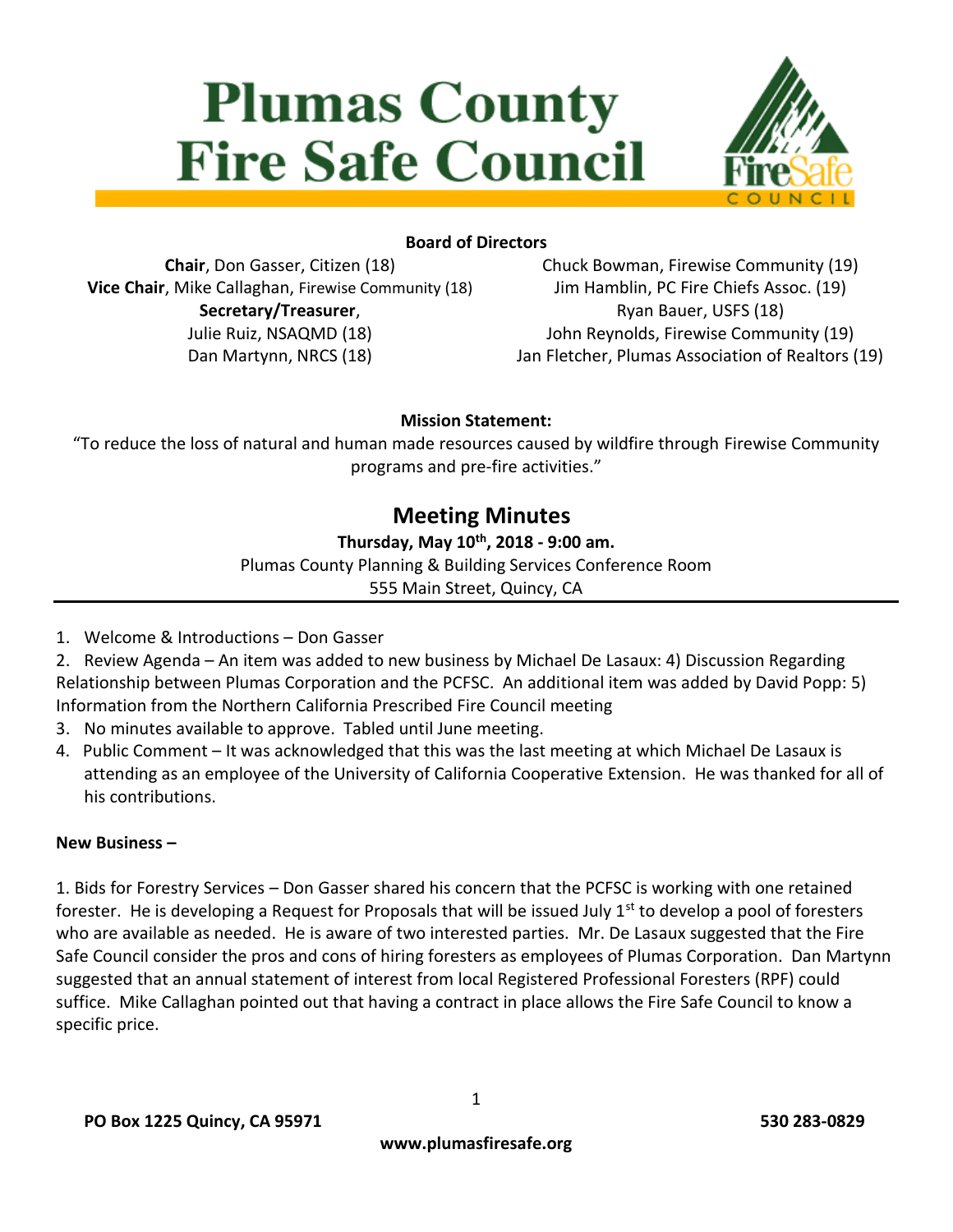2. Resolution to Approve an Agreement with CAL FIRE for CCI Proposal – There was not a quorum of Board members available at the meeting. At the meeting Martynn, Callaghan, Bowman, and Gasser voted in favor of passing the resolution. The remainder of the votes were to be collected by email.

3. Conflict of Interest Policy – Hannah Hepner asked the Council to consider updating the Conflict of Interest policy to address who can utilize PCFSC services. While it is expected that Board members, as volunteers, are able to take advantage of services, it is not specified if paid employees of the Fire Safe Council or Plumas Corporation can do the same. Tim Driscoll, candidate for District 5 Supervisor, shared that in his time working with Counties it was considered reasonable for employees to utilize services as long as their position didn't give them an unfair advantage as far as access or cost. The Board will consider a resolution stating that stance at the June meeting.

4. Discussion Regarding Relationship between Plumas Corporation and the PCFSC – Mr. De Lasaux provided a brief history of the Fire Safe Council's relationship with Plumas Corporation. He spoke to the importance of having an engaged Fire Safe Council member on Plumas Corporation's Board. He said that Plumas Corporation's 2018-19 budget includes general administration funds for the Fire Safe Council Coordinator. He asked that the two Boards get together to discuss future implications that result from this change. It was decided that the PCFSC Executive Board (and any other interested members of the Board) will attend the June 6<sup>th</sup> Plumas Corporation Board meeting.

5. Information from the Northern California Prescribed Fire Council Meeting – David Popp recapped some of the interesting topics that were covered at the Northern California Prescribed Fire Council meeting. He is in possession of slides from Eric Knapp's presentation on the History of Light Burning, which Mr. Popp thinks would be valuable to share. He would like to see prescribed fire utilized on a larger scale to improve forest health. Trina Cunningham shared that what Mr. Popp described is what, tribally, they are working to establish.

# **Old Business**

1. Report from the Committee for Cost Share Evaluation - none

2. Membership Program Recommendations from Butte Fire Safe Council – attachment will be resent for discussion at July meeting.

3. Report from the Community Connections Committee – Dan Martynn said that Community Connections is going through a restructure. Some of their funding is terminating as of June 1<sup>st</sup>. As Community Connections is considering what the organization's future looks like, Mr. Martynn is not sure how to pursue a partnership.

4. Legislation Update – more information in July.

5. Community Fuel Treatment Maintenance Workshop Committee – Michael De Lasaux said that last month the committee decided to focus on the maintenance needs in Indian Falls. Outreach is still needed. Dave Kinateder would like to see new terrain treated as well.

# **Updates**

**PO Box 1225 Quincy, CA 95971 530 283-0829**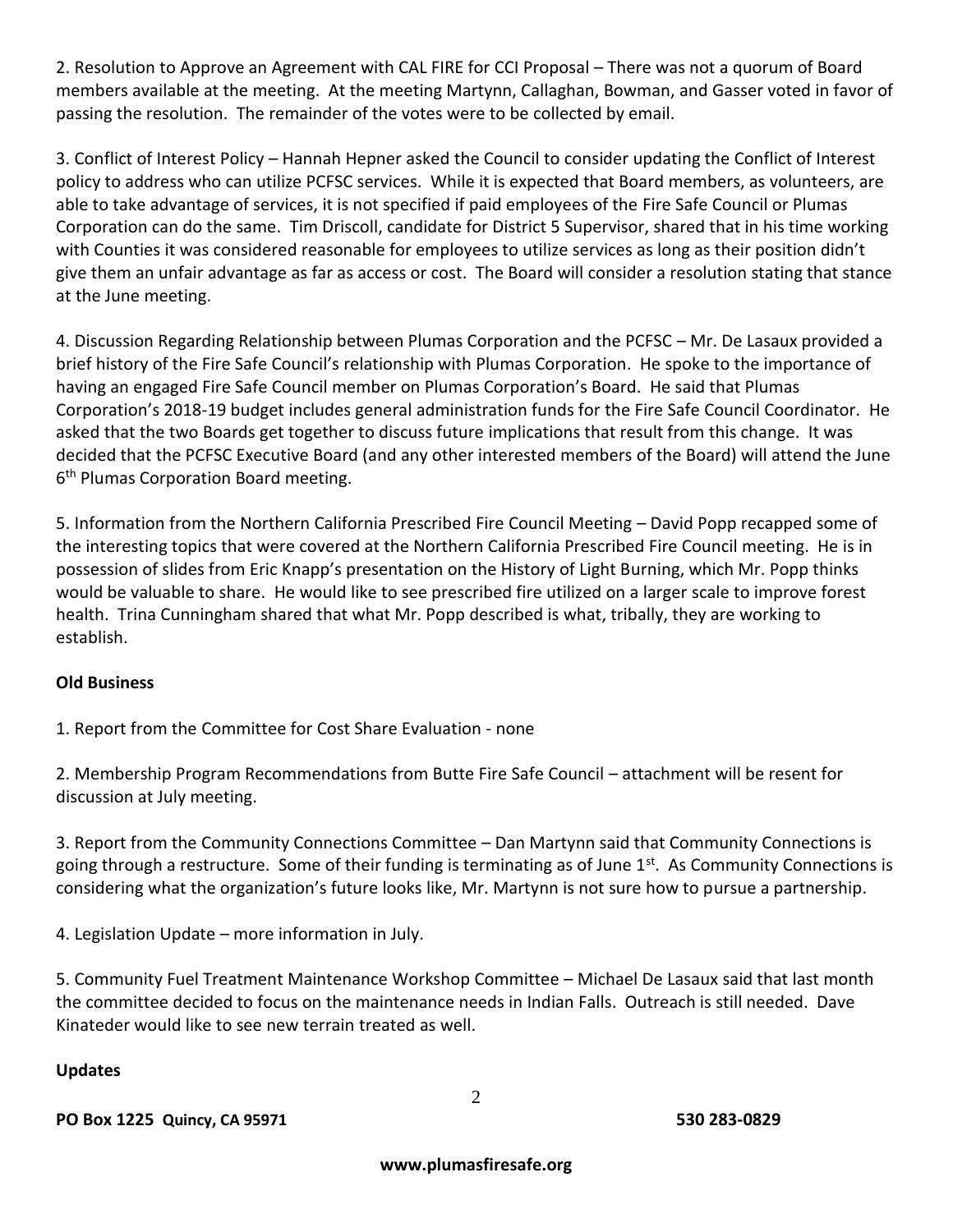#### 1. Status of Current Grants –

**Senior/Disabled Defensible Space**: Mike McCourt – There are 85 people signed up, 15-20 of them are new clients. There is still some room for expansion with the contractor capacity that we have. The operator Request for Proposals is currently open until May 18<sup>th</sup>.

**Chipping Program:** Gary Parque – There are a lot of applications coming in from around the county, but there are currently only two community volunteers. Those volunteers are really helpful to have. Some people are likely waiting to turn in their applications until closer to their community's scheduled week for chipping. There has been a radio spot on KQNY and there are two large vinyl signs that are being displayed. J Lundquist asked what the role of the volunteers is. Mr. Parque said that volunteers follow up with applications, provide outreach, and ensure that piles are ready and properly constructed. Mr. Driscoll asked where the chips go. Primarily they are broadcast on site. It was suggested that chips could be supplied to Sierra Institute. Jason Christian followed that the amount of forest thinning needed around the Loyalton biomass facility to reduce tree density by 50% over approximately 35 years is roughly 100 rail cars per day. He believes that the problem is bigger than our community and that efforts need to be scaled up. Mr. Kinateder added that Plumas County could use 65,000 acres of treatment per year to keep on pace with historic burning. **Hazardous Fuel Reduction Schedule** – no questions or comments

2. Status of Grant Budgets – no major changes

3 & 4. Status of Potential Projects/Grant Opportunities – Hannah Hepner

**USFS Stevens funds** priority projects were discussed. Of five potential projects, it was determined that the American Valley Phase II (~100 acres @ \$178,560) and Genesee Woods/Red Clover (~136 acres @ \$168,840) projects would be submitted for the 2018/19 request. **m – Martynn, s - Kinateder** The Lake Almanor County Club project is the next priority, however, it is difficult to substantiate a nexus between the project and Forest Service land. The Portola 192 project was not included in this year's request due to a lack of project details. The Grizzly Ranch project (130 acres @ \$302,775) was not included because the landowner cannot contribute the cost-share.

**SNC Prop 1** applications were submitted November 1<sup>st</sup> 2017 for:

Little Grass Valley Reservoir Watershed Protection Project – 480 acres, \$500,000

Butterfly Twain Fuels and Forest Health Project – 455 acres, \$500,000

An award decision is expected in June.

**CAL FIRE California Climate Investments (CCI) Forest Health grant** concept proposal was submitted February 21st , 2018 to treat 6,818 acres on public private lands in Plumas County.Representatives from the Feather River Stewardship Coalition made a project defense in Sacramento on April 30<sup>th</sup> and received valuable feedback for the full proposal (due June  $13<sup>th</sup>$ ). There is a larger percentage of federal land in the project than the State would like to see in this round of funding.

**PG&E** awarded \$52,690 in support of the Senior/Disabled Defensible Space Assistance program. They did not fund the Defensible Schools proposal.

**CALFIRE Fire Prevention Grant** (formerly SRA) applications are due June 6th. An application for three-years of funding for the chipping program will be submitted.

**IAFC Ready, Set, Go! Wildfire Mitigation Grants** – no longer available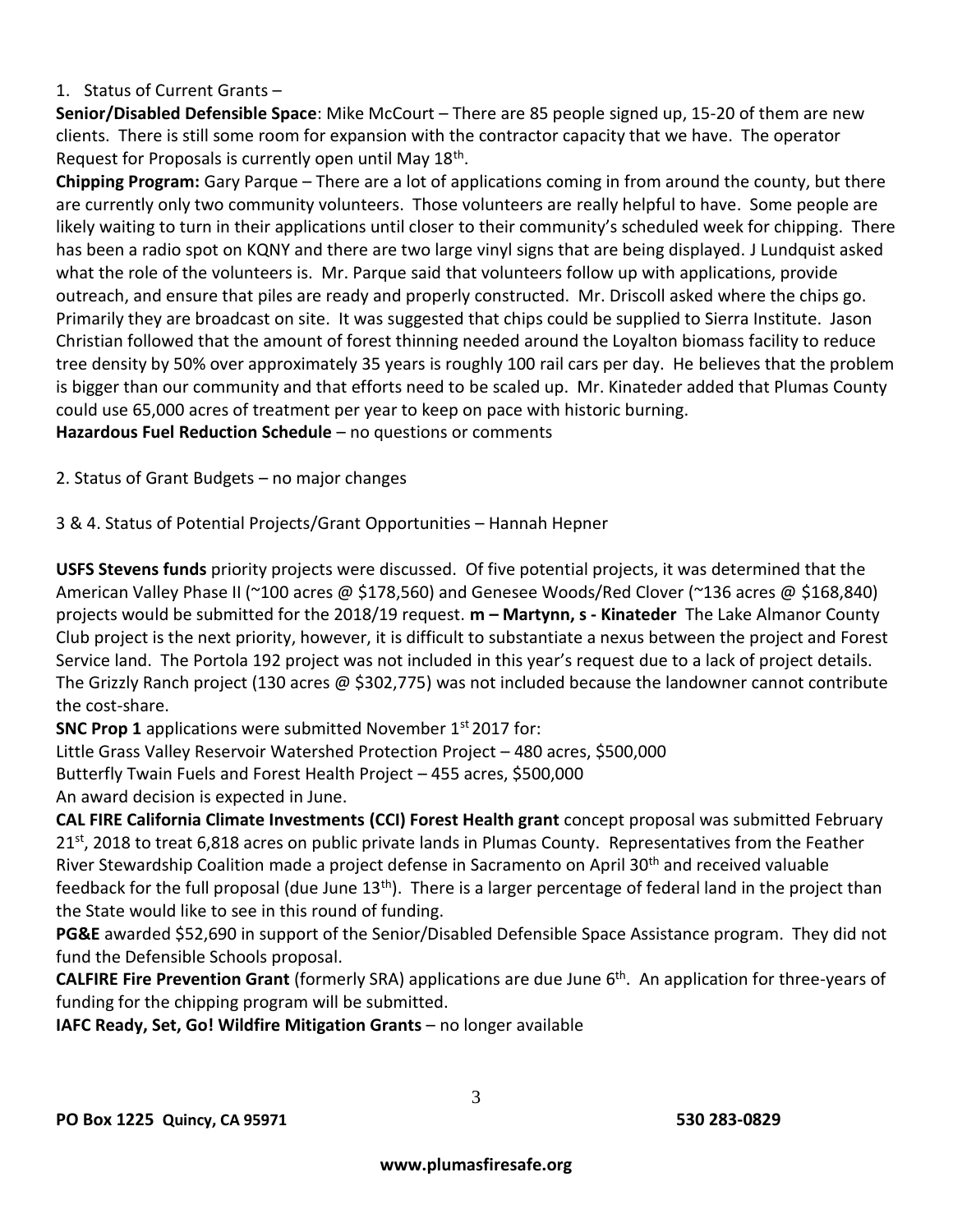**Northern Sierra Air Quality Management District DMV Fund Program** proposals are due June 1<sup>st</sup>. Projects must reduce motor vehicle emissions. There is \$35,267 available for Plumas County. It was decided that the Fire Safe Council wouldn't make an application due to other pressing grant deadlines.

**Secure Rural Schools** (Title II & III) – Mike Callaghan asked when we can expect Secure Rural Schools funds to become available locally. The answer was unknown. It was noted that volunteer fire departments are now eligible to make requests for Title III funds as well.

- 5. Standing Reports and Discussion
	- **Plumas County Tree Mortality Task Force:** Sue McCourt said that the State website is a good place to find the latest notes about work being done in the Sierra. Mr. Callaghan suggested that a Plumas TMTF meeting be held in June to collect whatever incidental information is available. The organization would then be disbanded if a significant problem is not identified.
	- **Feather River Stewardship Coalition:** There will be a tour of the Eureka Fire in June.
	- **Plumas County Office of Emergency Services (OES):** Sue McCourt shared a brief tribute to Tom Forster from the Plumas Eureka Fire Department. The County Board of Supervisors made a proclamation for Wildfire Awareness Week. The Forest Service provided advertising support for Wildfire Awareness Week. Chester residents will be sent evacuation maps on May 21<sup>st</sup>.
	- **CAL FIRE:** Chief Delacour said that two Defensible Space inspectors have been assigned to Plumas County. A Fire Season proclamation from the Lassen-Modoc Unit will start May 14<sup>th</sup>, at which point a permit will be needed to burn. All stations will open next week, with at least one engine. The northwest part of the county will have a wildland fire field day training for all fire departments.
	- **USFS Hazardous Fuels Reduction:** Dan Patterson said that Mt. Hough Ranger District has just finished burning in Meadow Valley and that they may try to burn another unit next week. Beckwourth Ranger District has been burning at Dixie Valley. The burn windows are starting to close.
	- **Natural Resource Conservation Service (NRCS):** no update
	- **Northern Sierra Air Quality Management District:** not present
	- **Firewise Communities:**

**Graeagle –** Chuck Bowman – The Whitehawk community has done a drive through identifying tree mortality. There are 60 new trees, which is about the same as last year. The species composition has shifted mainly to firs. A 17 acre area around the townhomes are being marked for treatment right now and will go to bid in about two weeks. Planted vegetation around the townhomes needs to be removed. A planting list for the community will be created in the future.

**Plumas Eureka** – Dennis Lincoln – The community has a clean-up day scheduled for June 23<sup>rd</sup>, which will be coordinated with the chipping program. Ted Dobbs, an insurance adjuster, will speak at a meeting on July 14<sup>th</sup> at the fire house.

**Sloat/Cromberg/Camp Layman –** Mike McCourt – The community's Firewise Day on May 5th was well attended. They did demonstrations on safe and efficient burning and presentations on defensible space. They got a few sign-ups for the chipping program and for address signs. The Forest Service was there issuing burn permits.

**Portola –** Mike Matis – The Firewise committee will be hosting a community outreach event on May  $19<sup>th</sup>$  in conjunction with the stove change-out events. The community's assessment and photos have been submitted.